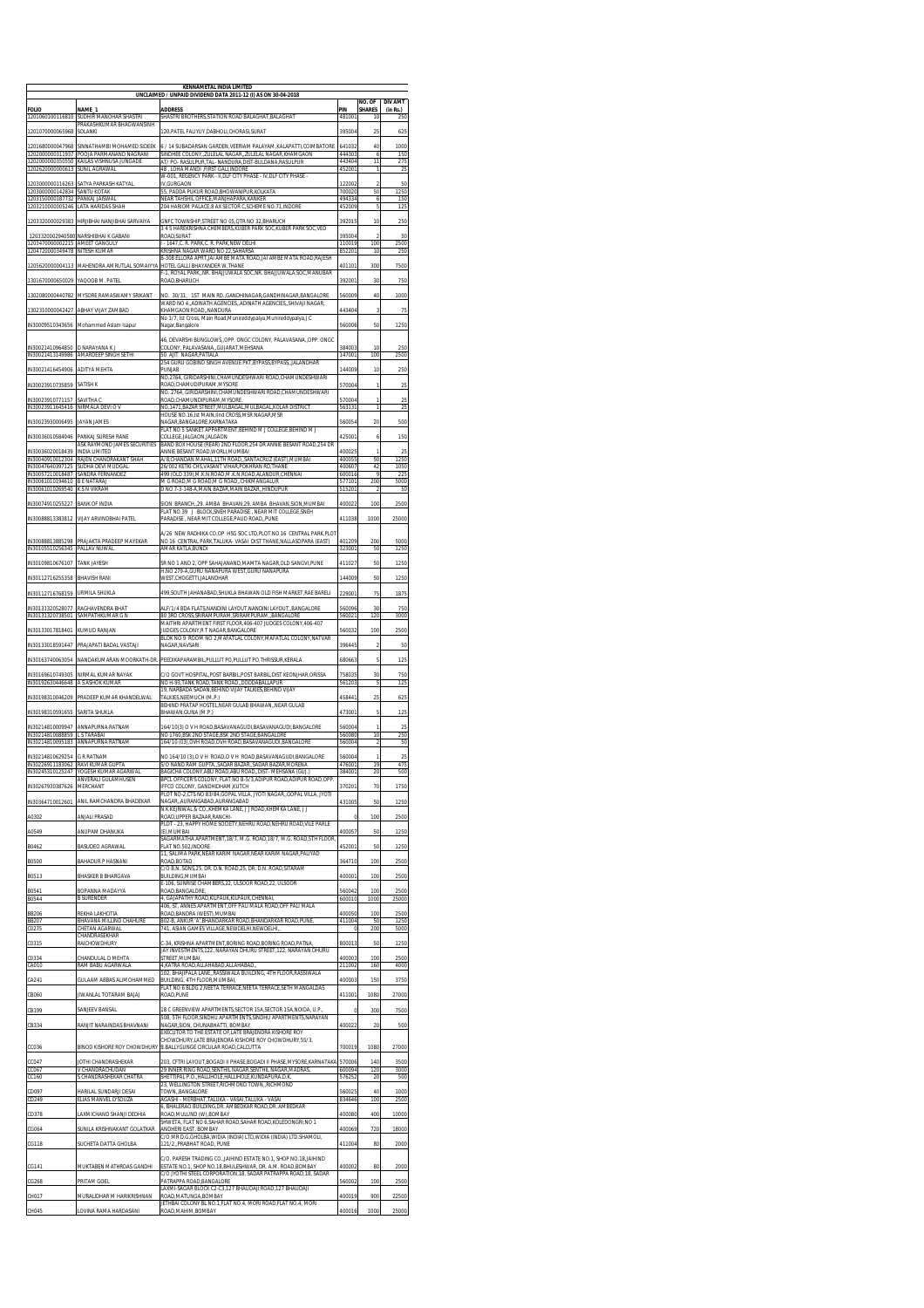| CH060                   | SUDHA HINDUJA                                                            | 12. SANGEETA CO-OP. SOC., 15TH ROAD. SANTACRUZ (WEST), 15TH ROAD.<br>SANTACRUZ (WEST),BOMBAY                                                                                              | 400054                | 50               | 1250                |
|-------------------------|--------------------------------------------------------------------------|-------------------------------------------------------------------------------------------------------------------------------------------------------------------------------------------|-----------------------|------------------|---------------------|
| CI004<br>CI009          | VIRENDRA AMBALAL INAMDAR<br>VIRENDRA AMBALAL INAMDAR                     | 99/A. MANGALAM. 2ND FLOOR.FLAT NO. 2.WALKESHWAR ROAD.BOMBAY<br>99/A. MANGALAM. 2ND FLOOR.FLAT NO. 2.WALKESHWAR ROAD.BOMBAY                                                                | 400006<br>400006      | 30<br>200        | 750<br>5000         |
| CJ025                   | CHANDRASEKHAR<br>VARMADASHANKAR IOSHI<br>ATTIGUPPE RAJAGOPALA            | A/7, GOPINATH APARTMENTS, NEW VIKAS GRUH ROAD, NEW VIKAS GRUH<br>ROAD, OPP. DREAMLAND PARTY PLOT, AHMEDABAD                                                                               | 380007                | 140              | 3500                |
| CJ051<br>CJ164          | <b>ANAKIRAM</b><br>SANGEETHA KUMARI JAIN                                 | 1596 KABIR ROAD, MYSORE, MYSORE<br>F-145 VALSAD GUIARAT GUIARAT                                                                                                                           | 570001<br>399024      | 30<br>100        | 750<br>2500         |
| CJ245                   | JASWANT N. JHAVERI                                                       | DEEWAN HOMES CO-OP HSG SOC LTD, B1/307 DEWAN MAN, B1/307<br>DEWAN MAN, NAVYUG NAGAR, VASAI (WEST)                                                                                         | 401202                | 100              | 2500                |
| CJ254                   | KULJEEV JAISWAL                                                          | CHAKRESHWARI SHIPING AGENCY.PVT. LTD. 109. ANAHDN BHAVAN.PVT.<br>LTD, 109, ANAHDN BHAVAN, 290, S B SING ROAD, FORT, BOMBAY                                                                | 400001                | 200              | 5000                |
| CJ277<br>CKO15          | VEENA JAIN<br>VASANT GOPALRAO KENDI                                      | F/8, TRIVENI,,66, WALKESHWAR ROAD,,66, WALKESHWAR ROAD,,BOMBAY<br>28/983 TILAK NAGAR, CHEMBUR, CHEMBUR, BOMBAY<br>NO 8 ADITYA . II MAIN III STAGE AECS LAYOUT BEHIND CIL 'A' BLOCK SANJAY | 400006<br>400089      | 30<br>200        | 750<br>5000         |
| CK066                   | V K MADHURAM                                                             | NAGAR BANGALORE<br>C/O MR V K MALLIKARJUNAN, WIDIA (INDIA) LTD, WIDIA (INDIA) LTD, 8/9TH                                                                                                  | 560094                | 120              | 3000                |
| <b>CK098</b><br>CK115   | P R KOKILAM<br>CHANDRA KRISHNAN                                          | MILE TUMKUR ROAD, BANGALORE<br>664 11TH MAIN ROAD, IVTH BLOCK JAYANAGAR, IVTH BLOCK<br>JAYANAGAR.BANGALORE                                                                                | 560073<br>560011      | 60<br>30         | 1500<br>750         |
| CK152<br>CK237<br>CK260 | SAKUNTALA KRISHNAMURTHY<br>ABHAI KUMAR<br>CHANDRA KRISHNAN               | NO 7. DENA PALACE NAHUR VILLAGE ROAD NAHUR VILLAGE<br>ROAD, MULUND WEST, BOMBAY<br>3/17 JAWAHAR NAGAR JAIPUR, JAIPUR<br>664, ELEVENTH MAIN, 4TH BLOCK, JAYANAGAR, BANGALORE               | 400080<br>O<br>560011 | 120<br>200<br>20 | 3000<br>5000<br>500 |
|                         |                                                                          | C/O. MR RAJENDRA C MODY.B-53. MIRANAGAR RAW TYPE.B-53.                                                                                                                                    |                       |                  |                     |
| CM028<br>CM042          | VIRMATI CHIMANLAL MODY<br>CHANDRAKANTA<br>VIRENDRAPRASAD                 | MIRANAGAR RAW TYPE,OPP. PRIMARY SCHOOL,P.O. UDHNA, SURAT<br>9, ALPANA, 60, PEDDAR ROAD, BOMBAY                                                                                            | 394210<br>400026      | 50<br>150        | 1250<br>3750        |
| CM067                   | GAJANAN SHANTARAM MANKIKAR                                               | C/O. MRS P R HOSANGADI, FLAT NO.4A, BLDG NO.9B, MAHAKALI, FLAT<br>NO.4A. BLDG NO.9B. MAHAKALI.MODEL TOWN CO.OP. HOU. SOC.<br>MAHAKALI, CAVE ROAD, ANDHERI(E), BOMBAY                      | 400093                | 100              | 2500                |
| CM130                   | ANANT NEELKANTH MATE                                                     | 9/17, CHANDRANAGAR HOUSING, SOCIETY, POONA-SATARA ROAD, SOCIETY<br>POONA-SATARA ROAD, OPP. OCTROI POST, POONA                                                                             | 411009                | 60               | 1500                |
| CM164                   | S MEHTA                                                                  | C/O MR V S DUSAJ.15. JEERA GROUND FLOOR.15. JEERA GROUND<br>FLOOR SECUNDERABAD                                                                                                            | 30                    | 200              | 5000                |
| CM185                   | HAR NARAIN SINGH MYER                                                    | 16, REST HOUSE CRESCENT, GROUND FLOOR, GROUND FLOOR, BANGALORE<br>FLAT NO 204, DAMODAR RESIDENCY, DAMODAR RESIDENCY, S NO 8                                                               | 560001                | 30               | 750                 |
| CM188                   | SHALAKA ANANT MATE                                                       | KARVENAGAR.KOTHRUD PUNE<br>NO 7 V MAIN.15TH CROSS LAKKASANDRA.15TH CROSS                                                                                                                  | 411038                | 240              | 6000                |
| CM215                   | K MEENAL                                                                 | LAKKASANDRA, SUBBASAJU LAYOUT, BANGALORE<br>2, DARSHAN, PLOT 16, TPS VI LINKING ROAD EXTN, TPS VI LINKING ROAD                                                                            | 560030                | 40               | 1000                |
| CM272<br>CM312          | <b>PARAG SHREEKANT MANDREKAR</b>                                         | EXTN.SANTACRUZ.BOMBAY<br>1201/2. MAKERS CHAMBERS.221. NARIMAN POINT 221. NARIMAN<br>POINT ROMRAY                                                                                          | 40005<br>400021       | 280<br>320       | 7000<br>8000        |
| CM358<br>CM426          | MAYA HARKISHAN HINDUJ<br><b><i>RAKUL MERCHANT</i></b><br>MEENAKSHI MITAL | 145/190, SWADESHI MKT. BLDG., KALBADEVI., KALBADEVI., BOMBAY<br>B-186, SHEIKH SARAI, PHASE I, S.F.S., NEW DELHI                                                                           | 400002<br>110017      | 200<br>200       | 5000<br>5000        |
| CM463                   | DUNGAR MEHTA                                                             | 160, WEST MASI STREET, MADURAI, MADURAI<br>SHREYAS" 20, XI MAIN ROAD, 16TH CROSS, MALLESWARAM WEST, 16TH                                                                                  | 625001                | 20               | 500                 |
| CN097<br>CN153          | SURESH DATTATRAYA NADKARNI<br>P NAVARATNAMALA                            | CROSS. MALLESWARAM WEST.BANGALORE<br>50. UPSTAIRS.WEST ANJANEYA TEMPLE STWEST ANJANEYA TEMPLE<br>ST., BASAVANAGUDI, BANGALORE                                                             | 560055<br>560004      | 280<br>40        | 7000<br>1000        |
| CN166                   | AYASHREE B. NARAYAN                                                      | 206, 11TH CROSS, WILSON GARDENS, WILSON GARDENS, BANGALORE                                                                                                                                | 560027                | 400              | 10000               |
| CN179                   | PRABHAKAR NAIK                                                           | YASH-DEEP, GAJRA GEAR COLONY, (MOTI BANGLA), DEWAS                                                                                                                                        | 455001                | 100              | 2500                |
| CP146<br>CP217          | ANNAPPA R PAI<br>P PANDURANGAIAH                                         | NO 62, MUKUNDA NIVAS, 7TH CROSS WILSON GARDENS, BANGALORE<br>50 UPSTAIRS, WEST ANJANEYA TEMPLE<br>STREET, BASAVANAGUDI, BANGALORE                                                         | 560027<br>560004      | 60<br>80         | 1500<br>2000        |
| CP223                   | PADMANABH KRISHNAKANT PATEL                                              | 194 GUJARAT SOCIETY, LAXMI NIWAS SION (WEST), BOMBAY,                                                                                                                                     | 400022                | 120              | 3000                |
| CP249<br>CP262          | MOTICHAND POONJABHAI<br><b>MAYANK P PATEL</b>                            | 34/35 (NEW) D B ROAD, R S PURAM POST BOX 1153, COIMBATORE<br>NEW NO 7, HAYES ROAD, BEHIND OLD RESERVE BANK, BANGALORE                                                                     | 641002<br>56002       | 600<br>40        | 15000<br>1000       |
| CP432                   | CHANCHALBEN DEVJIBHAI PATEL                                              | AT/POST - TRALSA.TA/DIST - BHARUCH.TA/DIST - BHARUCH                                                                                                                                      | 392020                | 50               | 1250                |
| CP572                   | POPATRAO PAIGUDE<br>MATIGHATTA SITARAMAYYA                               | C/O AMIT MODAK, 1393/95, SHUKRAWAR PETH, B/19, VISHNU KRUPA, PUNE<br>1705, EAST END 'A' MAIN ROAD, JAYANAGAR, 9TH BLOCK, JAYANAGAR,                                                       | 411002                | 200              | 5000                |
| CR007                   | RAMACHANDRA                                                              | BANGALORE<br>C/O G GOAPALKRISHNA RAO. "MEENAKSHI SADAN".NO 231 . 2ND MAIN.                                                                                                                | 560069                | 760              | 19000               |
|                         |                                                                          |                                                                                                                                                                                           |                       |                  |                     |
| CR026<br>CR169          | GURPUR RAMANATH RAC<br>ASHA RAO                                          | 2ND CROSS, MAHALAKSHMI LAYOUT, BANGALORE<br>C/O MR KS RAO,NO 155, VIII MAIN ROAD,NO<br>155, MALLESWARAM, BANGALORE                                                                        | 0<br>560003           | 3600<br>760      | 90000<br>19000      |
| CS165                   | PREMILA RAMNIKLAL SHETH                                                  | 4.RAMAKRISHNA SOCIETY. OPP OM CINEMA.VEJALPUR.DIST AHMEDABAD                                                                                                                              | 380051                | 40               | 1000                |
| CS272<br>CS322          | <b>K SUNDARI</b><br>V SURENDRAN                                          | FLAT NO 7. 1ST FLOOR DENA PALACE CO-OP HSG SOCIETY LTD. NAHUR<br>VILLAGE ROAD, MULUND WEST, BOMBAY<br>6A/32, PEREIRA NAGAR, KHOPAT, KHOPAT, THANE                                         | 400080<br>400601      | 480<br>20        | 12000<br>500        |
| CS332                   | <b>JASVANTLAL A SHAH</b>                                                 | 'SHRI TULSHI", BEHIND SHRIJI SOCIETY, PRAYAG PARK, PETLAD<br>ROAD NADIAD (GUIARAT)                                                                                                        | 387001<br>400051      | 20<br>140        | 500                 |
| CS373<br>CS527          | JAYVANT SOMNAY<br>BHUPENDRA K SHAH                                       | A-2/10 GANDHI NAGAR, MIG COLONY, BANDRA EAST, MUMBAI<br>6. SHIVANI FLAT, OPP, NAVRANG SCHOOL,P.O. NAVJIVAN, AHMEDABAD,P.O<br>NAVJIVAN, AHMEDABAD                                          | 380014                | 10               | 3500<br>250         |
| CS564                   | NIMESH SUMATILAL SHAH                                                    | 3B/11, TRILOK,P O BOX NO.6780,SION (WEST),BOMBAY                                                                                                                                          | 400022                | 880              | 22000               |
| CS635                   | ATA K SANGHAVI<br><b>VERIDAL DAV</b>                                     | B-49, SHANTI TOWERS, NEAR MANEKBAUG HALL, AMBAWADI, AHMEDABAD                                                                                                                             | 380015                | 400              | 10000<br>5000       |
| CS680                   | <b>VITHALDAST SHAH</b>                                                   | HOUSE NO.21, SINDHIPURA CHOURAHA, BURHANPUR, MADHYA PRADESH                                                                                                                               | 450331                | 20               | 500                 |
| CS712                   | M S SOWBHAGYA                                                            | M VENKATE GOWDA C/O R NAGARAJU,DOOR NO.S 1868, 2ND STAGE,2ND<br>BLOCK, RAJAJI NAGAR, BANGALORE                                                                                            | 560010                | 40               | 1000                |
| CS784                   | C.SANDILL                                                                | 34, 2ND CROSS, INDIRANAGAR II STAGE, INDIRANAGAR II STAGE, BANGALORE,<br>ESSKAYDEE LEASING AND INVESTMENT, PRIVATE LIMITED, 55 C, MITTAL                                                  | 560038                | 200              | 5000                |
| CS863<br>CS937          | PALLAV SHETH<br><b>MANISH V. SHAH</b>                                    | TOWERS, 5TH CROSS, NARIMAN POINT, MUMBAI                                                                                                                                                  | 400021<br>400036      | 150<br>50        | 3750<br>1250        |
| CT001                   | DATTATRAYA BHASKAR<br>TENDULKER                                          | 7, JAMNABAI BLDG,2ND FLOOR, OOMER PARK,WARDEN ROAD,BOMBAY<br>73 TIMBER TERRACE,K A S MARG,K A S MARG,MATUNGA CR,MUMBAI                                                                    | 400019                | 2400             | 60000               |
| CT092                   | NOSHIR KAIKHSHRU TODIWALA                                                | CAMA BUILDING.SECOND FLOOR.SECOND FLOOR.GILDER CANE.BOMBAY                                                                                                                                | 400008                | 160              | 4000                |
| CT100<br>CV006          | RITA TEJWANI<br>KAMLA GANESH VAZE                                        | C/O GURBAXANI C.N.,1ST FLOOR, SHANTA SOCIETY,1ST FLOOR, SHANTA<br>SOCIETY, 3RD ROAD, KHAR (W), MUMBAI<br>1331 SADHASHIV PETH, POONA, POONA                                                | 400052<br>411030      | 200<br>40        | 5000<br>1000        |
| CV035                   | ANIL RASIKLAL VAKIL                                                      | C-201, SPRINGVALLEY, PARIMAL CROSSING, PARIMAL<br>CROSSING AHMEDABAD                                                                                                                      | 380006                | 60               | 1500                |
| CV046                   | MOHANLAL MULJIBHAI VALAND                                                | BHAJANLAL'S BUNGALOW, ROAD NO 7, DAULAT NAGAR, ROAD NO 7,<br>DAULAT NAGAR, BORIVLI (EAST), BOMBAY                                                                                         | 400066                | 9650             | 241250              |
| <b>CV118</b>            | <b>BINDU JITENDRA VED</b>                                                | A-5/3B CHANDRALOK COMPLEX,14, SAROJINI DEVI ROAD,14, SAROJINI DEVI<br>ROAD, SECUNDERABAD                                                                                                  | 500003                | 140              | 3500                |
| D0445                   | DILIP TULSIDAS ASARPOTA                                                  | C/O. NARAINA TRADING CO.,308, SAPPHIRE ARCADE, 3RD FLOOR,308,<br>SAPPHIRE ARCADE, 3RD FLOOR, M.G. ROAD, GHATKOPAR (EAST), MUMBAI                                                          | 400077                | 100              | 2500                |
| D0510                   | DEVIDAS S KAMATH                                                         | 11/C/104, NEELAM NAGAR, PH.II, NEELAM NAGAR, PH.II, MULUND<br>(EAST).MUMBAI<br>B-307, VEENA SITAR, SECTOR NO.1, MAVAVIR NAGAR, SECTOR NO.1,                                               | 400081                | 50               | 1250                |
| F0027                   | ALGUNI K KAPADIA                                                         | MAVAVIR NAGAR, KANDIVALI (WEST), MUMBAI<br>PLOT NO.57,SAMBHAJI NAGAR,SAMBHAJI NAGAR,OPP. NAHATA DAL                                                                                       | 400067                | 100              | 2500                |
| G0331                   | GAYATRI TIWARI                                                           | MILL, BHUSAWAL (M.S.)<br>M/S NARAINA TRADING COMPANY, 308, SAPPHIRE ARCADE, 3RD                                                                                                           | 425201                | 400              | 10000               |
| G0368                   | SITA BIMAL BHATIA                                                        | FLOOR, 308, SAPPHIRE ARCADE, 3RD FLOOR, M.G. ROAD, GHATKOPAR<br>(EAST), MUMBAI<br>A10, METROPOLITAN, 20 NARGIS DUTT ROAD, 20 NARGIS DUTT ROAD, PALI                                       | 400077                | 100              | 2500                |
| H0105                   | HASIT BHARATKUMAR JOSHIPURA                                              | HILL, BANDRA WEST, MUMBAI                                                                                                                                                                 | 400050                | 200              | 5000                |
| H0114                   | HEMANT VITHALDAS BHATIA                                                  | NARAINA TRADING COMPANY.308. SAPPHIRE ARCADE. 3RD FLOOR.308.<br>SAPPHIRE ARCADE, 3RD FLOOR,M.G. ROAD, GHATKOPAR (EAST),MUMBAI                                                             | 400077                | 200              | 5000                |
| K0539                   | K S NANJUNDA SWAMY                                                       | 201, V MAIN I CROSS, CHIKKANNA GARDEN, CHAMRAJPET, CHIKKANNA<br>GARDEN, CHAMRAJPET, BANGALORE                                                                                             | 560018                | 20               | 500                 |
| K0677                   | KRISHNABAI GAJANAN MANKIKAR                                              | C/O ANIL N BUUR.6 LEELA APARTMENT KOHINOOR COLONY.6 LEELA<br>APARTMENT KOHINOOR COLONY, SAHAKAR NAGAR NO 2 PARVATI, PUNE                                                                  | 411009                | 140              | 3500                |
| K0704                   | KAMLA MAHESHWARI                                                         | C/O R K MAHESHWARI, 123, UNCHA MANDI, 123, UNCHA<br>MANDI ALLAHABAD<br>42, RAMBAGH COLONY, SHINDE-KI-CHAWNI LASHKAR, SHINDE-KI-CHAWNI                                                     | 211003                | 50               | 1250                |
| K0714                   | KAMLA MEHTA                                                              | LASHKAR.GWALIOR.MADHYA PRADESH                                                                                                                                                            | 474001                | 100              | 2500                |
| L0129<br>M078           | LINGAM SAROJINI DEVI<br>VAN MOHAN MUNDHRA                                | 154/12-10TH WARD, RAJENDRA NAGAR, RAJENDRA NAGAR, GUDIVADA, A.P.<br>49, BURTOLLA STREET, CALCUTTA                                                                                         | 521301<br>700007      | 100<br>200       | 2500<br>5000        |
| N0240<br>N0283          | NEELIMA PRAKASH AGASHE<br>NEEPA KIRIT ZAVERI                             | 425/7, VIKAS APARTMENT, TMV COLONY, PUNE<br>9, JINESH KRUPA, 2ND FLOOR, 234, KASTURBA ROAD, 234, MULUND<br>(WEST),MUMBAI                                                                  | 411037<br>400080      | 420<br>50        | 10500<br>1250       |